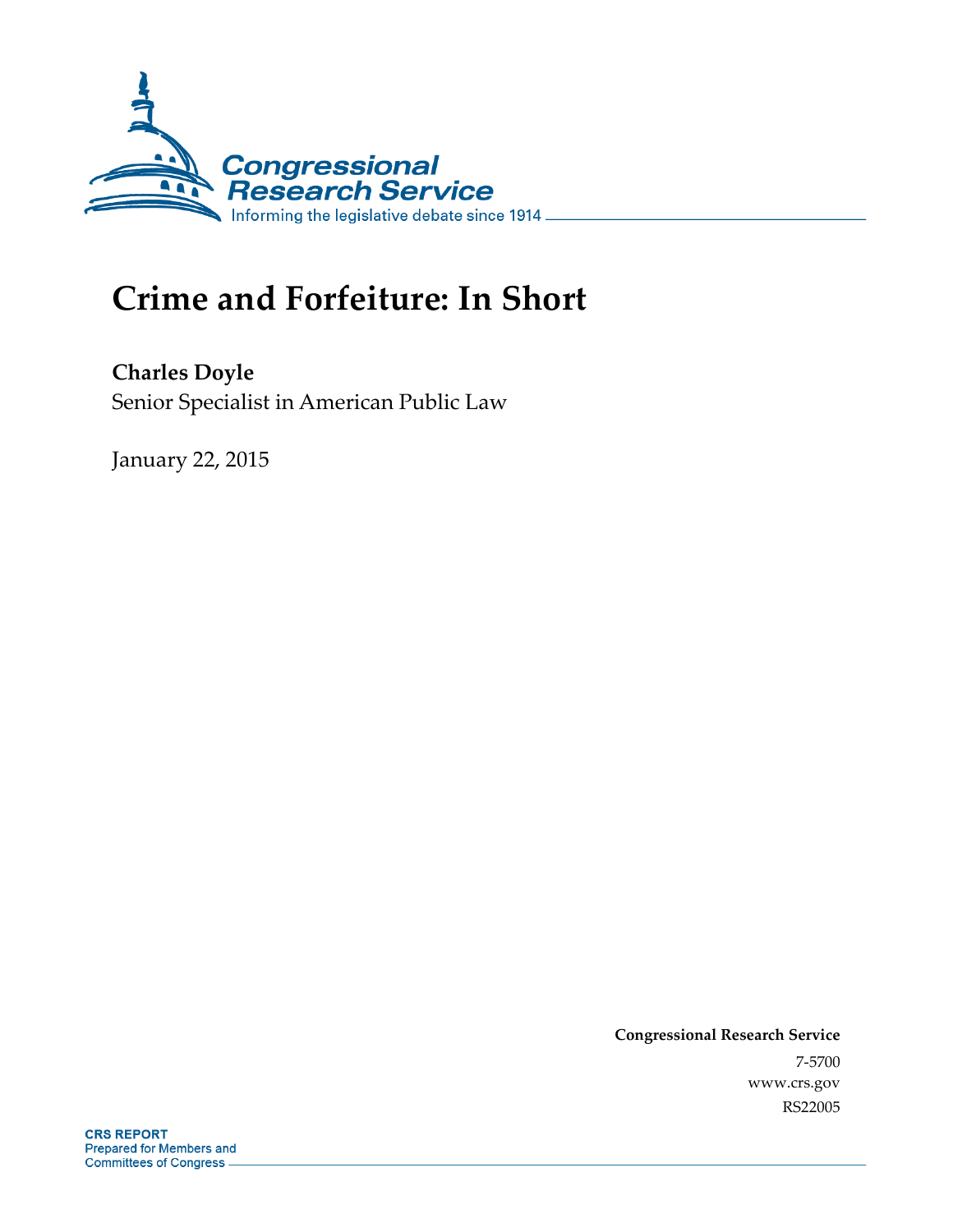#### **Summary**

Forfeiture has long been an effective law enforcement tool. Congress and state legislatures have authorized its use for over 200 years. Every year, it redirects property worth billions of dollars from criminal to lawful uses. Forfeiture law has always been somewhat unique. Legislative bodies, commentators, and the courts, however, had begun to examine its eccentricities in greater detail because under some circumstances it could be not only harsh but unfair. The Civil Asset Forfeiture Reform Act (CAFRA), P.L. 106-185, 114 Stat. 202 (2000), was a product of that reexamination.

Modern forfeiture follows one of two procedural routes. Although crime triggers all forfeitures, they are classified as civil forfeitures or criminal forfeitures according to the nature of the procedure that ends in confiscation. Civil forfeiture is an in rem proceeding. The property is the defendant in the case. Unless the statute provides otherwise, the innocence of the owner is irrelevant—it is enough that the property was involved in a violation to which forfeiture attaches. As a matter of expedience and judicial economy, Congress often allows administrative forfeiture in uncontested civil confiscation cases. Criminal forfeiture is an in personam proceeding, and confiscation is only possible upon the conviction of the owner of the property.

The Supreme Court has held that authorities may seize moveable property without prior notice or an opportunity for a hearing but that real property owners are entitled as a matter of due process to preseizure notice and a hearing. As a matter of due process, innocence may be irrelevant in the case of an individual who entrusts his or her property to someone who uses the property for criminal purposes. Although some civil forfeitures may be considered punitive for purposes of the Eighth Amendment's excessive fines clause, civil forfeitures do not implicate the Fifth Amendment's double jeopardy clause unless they are so utterly punitive as to belie remedial classification.

The statutes governing the disposal of forfeited property may authorize its destruction, its transfer for governmental purposes, or deposit of the property or of the proceeds from its sale in a special fund. Intergovernmental transfers and the use of special funds are hallmarks of federal forfeiture. Every year federal agencies transfer hundreds of millions of dollars and property to state, local, and foreign law enforcement officials as compensation for their contribution to joint enforcement efforts.

This is an abridged version of CRS Report 97-139, *Crime and Forfeiture*, by Charles Doyle, a longer report from which citations, footnotes, and attachments have been stripped.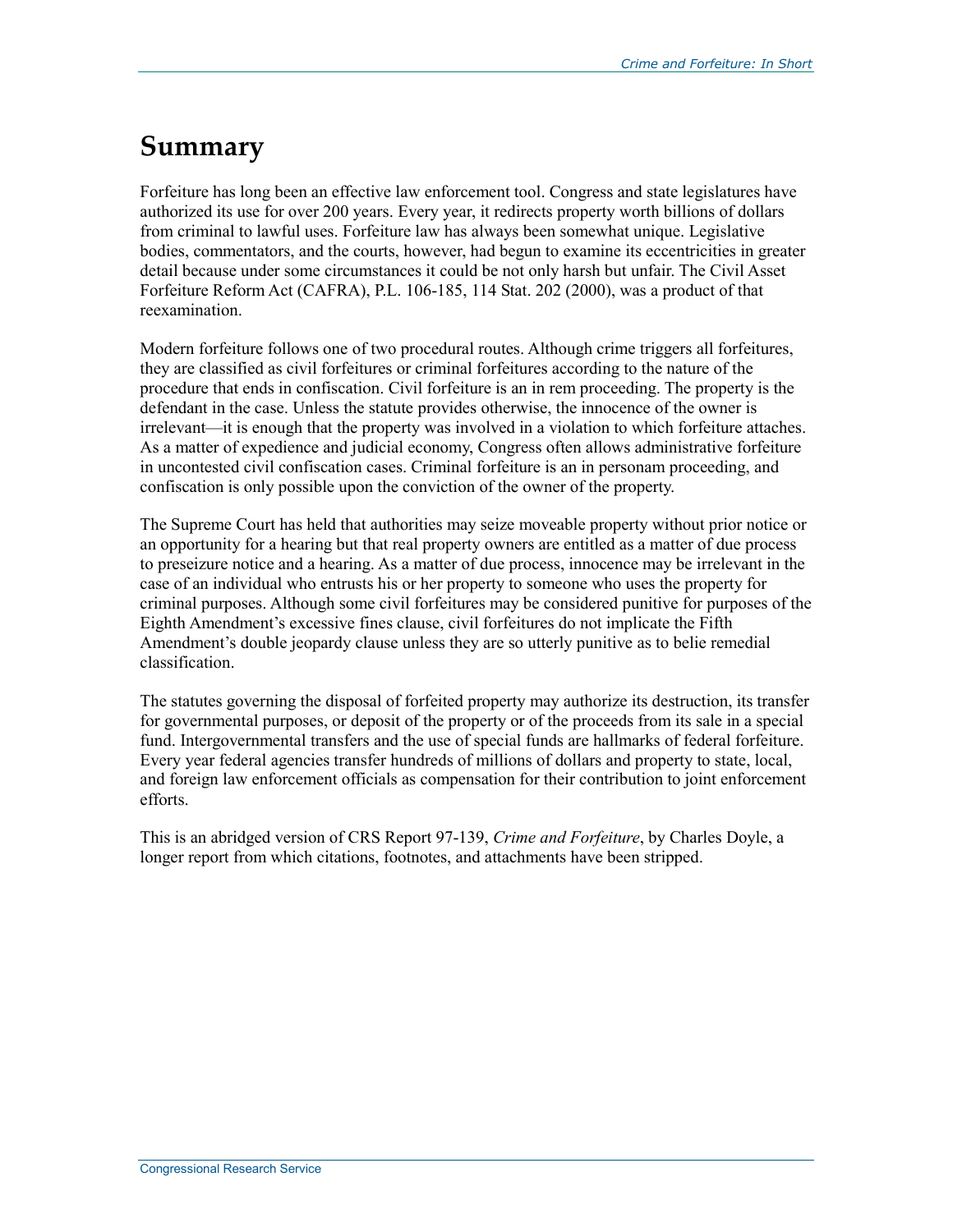### **Contents**

#### Contacts

|--|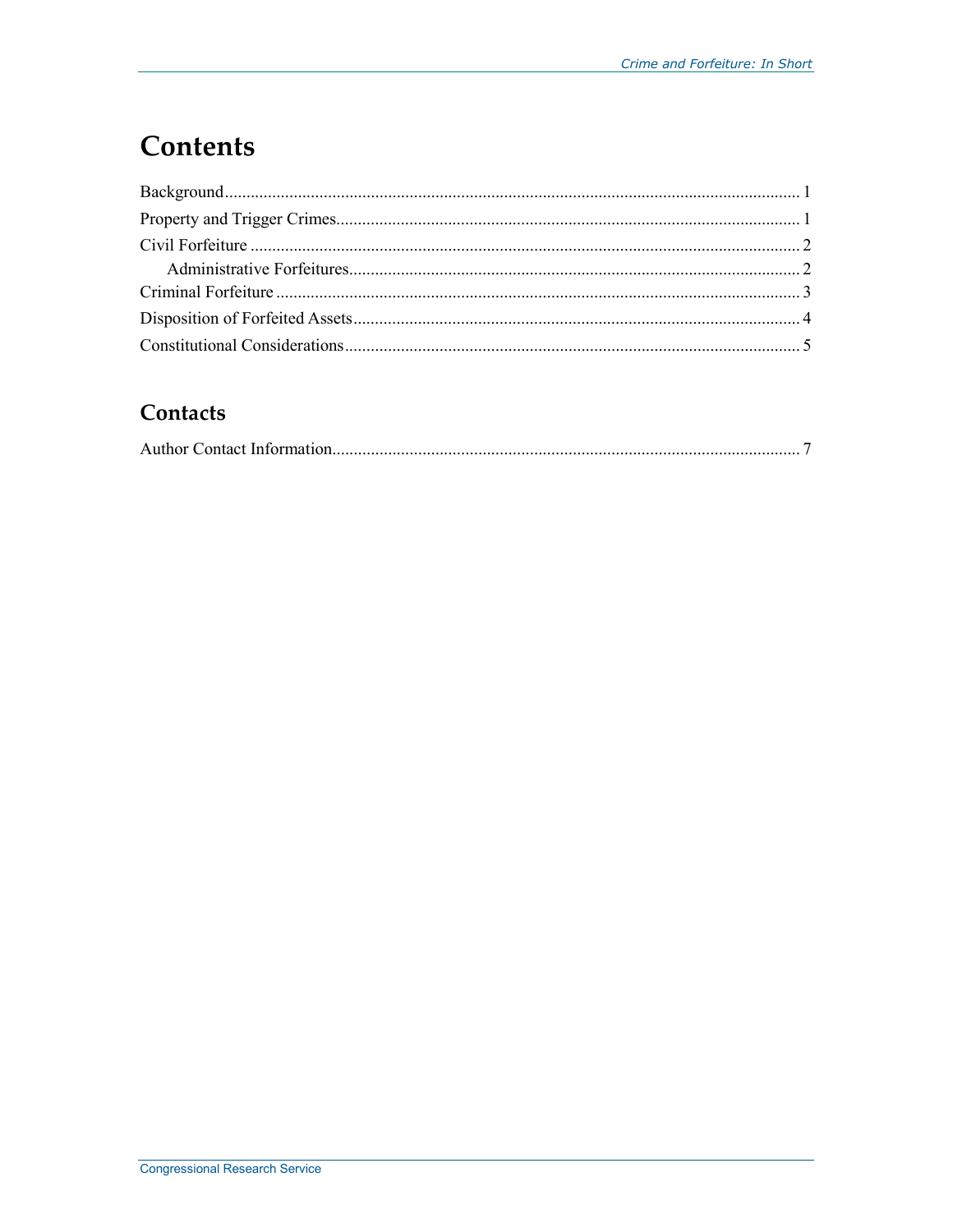# **Background**

Congress and state legislatures have authorized the use of forfeiture for over two hundred years. Forfeiture law has always been somewhat unique. Its increased use has highlighted its eccentricities and attendant policy concerns. Present forfeiture law has its roots in early English law. It is reminiscent of three early English procedures: deodands, forfeiture of estate or common law forfeiture, and statutory or commercial forfeiture. At early common law, the object that caused the death of a human being—the ox that gored, the knife that stabbed, or the cart that crushed—was confiscated as a deodand. Coroners' inquests and grand juries, bound with the duty to determine the cause of death, were obligated to identify the offending object and determine its value. The Crown distributed the proceeds realized from the confiscation of the animal or deadly object for religious and charitable purposes in the name of the deceased. Although deodands were not unknown in the American colonies, they appear to have fallen into disuse or been abolished by the time of the American Revolution or shortly thereafter. In spite of their limited use in this country, deodands and the practice of treating the offending animal or object as the defendant have frequently been cited to illustrate the characteristics of modern civil forfeiture.

Forfeiture of estate or common law forfeiture, unlike deodands, focused solely on a human offender. At common law, anyone, convicted and attained for treason or a felony, forfeited all his lands and personal property. Attainder, the judicial declaration of civil death, occurred as a consequence of the pronouncement of final sentence for treason or felony. In colonial America, common law forfeitures were rare. After the Revolution, the Constitution restricted the use of common law forfeiture in cases of treason, and Congress restricted its use, by statute, in the case of other crimes.

The third antecedent of modern forfeiture, statutory or commercial forfeiture, figured prominently in cases in admiralty and on the revenue side of the Exchequer in precolonial England. It was used fairly extensively against smuggling and other revenue evasion schemes in the American colonies and has been used ever since. In most instances, the statutes called for in rem confiscation proceedings in which, as with deodands, the offending object was the defendant; occasionally, they established *in personam* procedures where confiscation occurred as the result of the conviction of the owner of the property. Although contemporary American forfeiture law owes much to the law of deodands and the law of forfeiture of estate, it is clearly a descendant of English statutory or commercial forfeiture.

### **Property and Trigger Crimes**

Modern forfeiture is a creature of statute. While there are some common themes and general patterns concerning the crimes that trigger forfeiture, the property subject to confiscation, and the procedures associated with forfeiture, federal forfeiture statutes are matters of legislative choice and can vary greatly. Virtually every kind of property, real or personal, tangible or intangible, may be subject to confiscation under the appropriate circumstances. The laws that call for the confiscation of contraband per se, property whose very possession has been outlawed, were at one time the most prevalent, and can still be found. Property—particularly vehicles—used to facilitate the commission of a crime and without which violation would be less likely, has long been the target of confiscatory statutes as well. In some instances, Congress has focused upon the profits of crime and authorized the confiscation of the direct and indirect proceeds of illegal activities.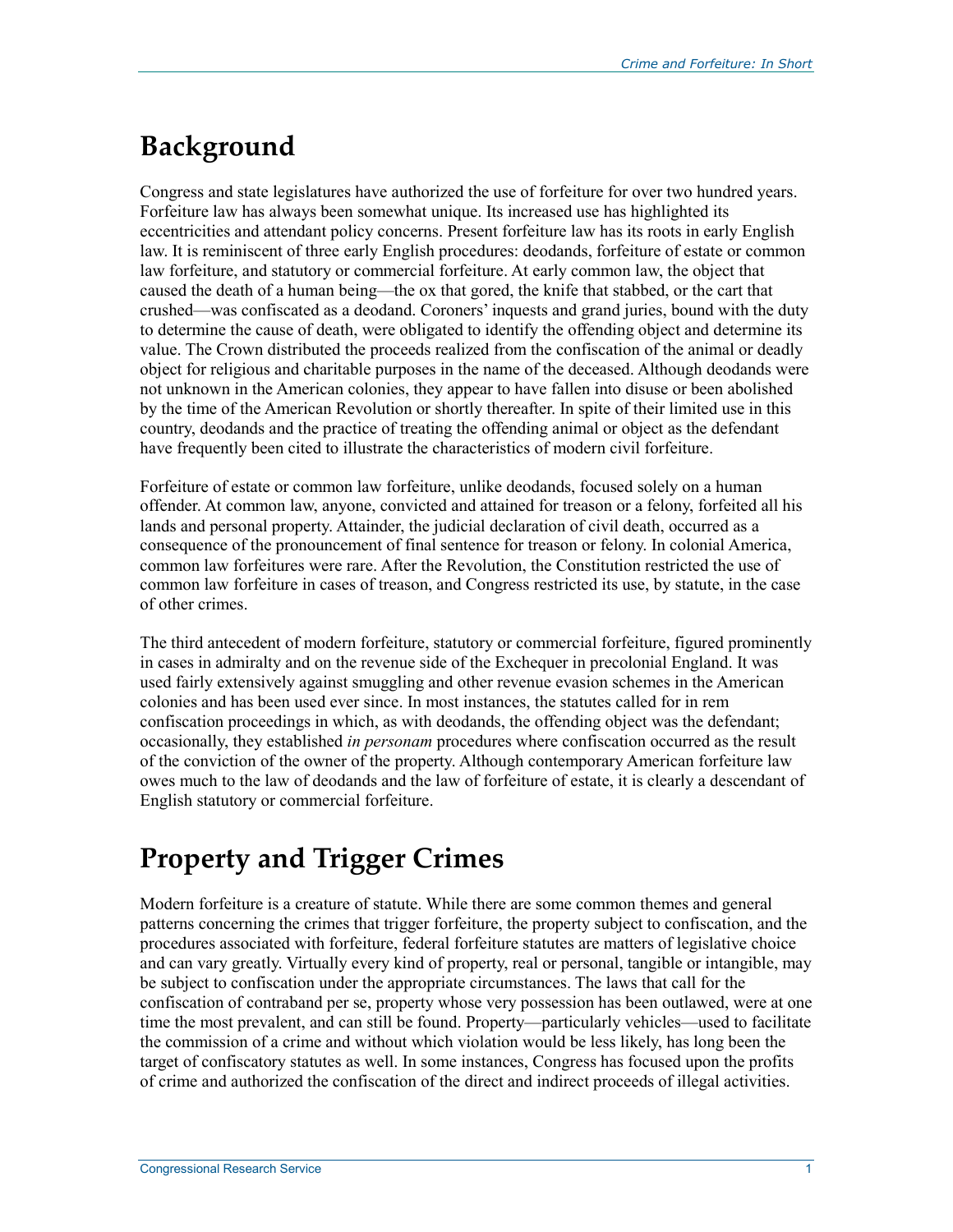And under some circumstances, it has authorized the forfeiture of substitute assets, when the tainted property subject to confiscation under a particular statute has become unavailable.

Traditionally, the crimes which triggered forfeiture were (1) those that threatened the government's revenue interest, for example, smuggling, tax evasion, hunting or fishing without a license, or (2) those crimes that because of their perceived threat to public health or morals might have been considered public nuisances subject to abatement, for example, gambling, or dealing in obscene material, or illicit drug use. Beginning with the racketeering statutes, a number of jurisdictions have created another category of forfeiture warranting offenses—crimes that involve substantial economic gain for the defendant even if not at the expense of government revenues, but which may greatly enhance government revenues, for example, racketeering and money laundering. A prime example of this approach is the Civil Asset Forfeiture Reform Act (CAFRA), which makes forfeitable, among other things, the proceeds from any of the crimes upon which a money laundering or RICO prosecution might be based. Following the terrorist attacks on September 11, 2001, Congress authorized the confiscation of another type of crime-related property—property owned by certain terrorists regardless of whether the property is traceable, used to facilitate, or connected in any other way to any practical crime.

# **Civil Forfeiture**

Forfeiture follows one of two procedural routes: criminal or civil. Although crime triggers all forfeitures, they are classified as civil forfeitures or criminal forfeitures according to the nature of the judicial procedure which ends in confiscation. Criminal forfeitures are part of the criminal proceedings against the property owner, and confiscation is only possible upon the conviction of the owner of the property and only to the extent of defendant's interest in the property. Civil forfeitures are accomplished using civil procedure. Civil forfeiture is ordinarily the product of a civil, in rem proceeding in which the property is treated as the offender. Within the confines of due process and the language of the applicable statutes, the guilt or innocence of the property owner is irrelevant; it is enough that the property was involved in a crime to which forfeiture attaches in the manner in which statute demands. Some civil forfeitures are accomplished administratively; some are not. Administrative forfeitures are, in oversimplified terms, uncontested civil forfeitures.

As a general rule, since the proceedings are in rem, actual or constructive possession of the property by the court is a necessary first step in any confiscation proceeding. The arrest of the property may be accomplished either by warrant under the Federal Rules of Criminal Procedure; or, if judicial proceedings have been filed, by a warrant under the Supplemental Rules of Certain Admiralty and Maritime Claims; or without warrant, if there is probable cause and other grounds under which the Fourth Amendment permits a warrantless arrest; or pursuant to equivalent authority under state law. Because realty cannot ordinarily be seized until after the property owner has been given an opportunity for a hearing, the procedure differs slightly in the case of real property.

#### **Administrative Forfeitures**

In the interests of expediency and judicial economy, Congress has sometimes authorized the use of administrative forfeiture as the first step after seizure in "uncontested" cases. It may be somewhat misleading to characterize administrative forfeitures as uncontested forfeitures, given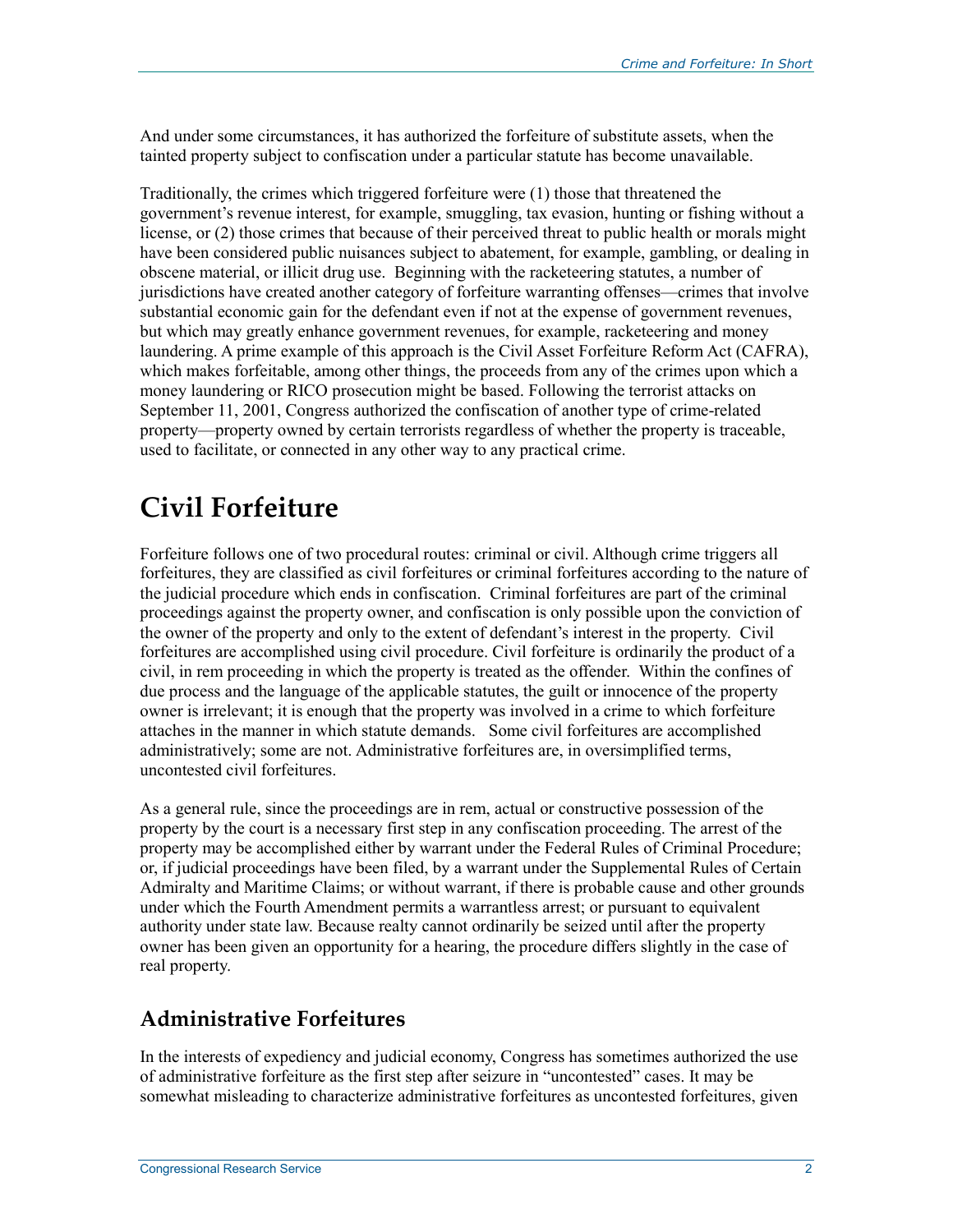the procedural obstacles that the government and claimants must overcome before the government is put to its burden in a judicial proceeding. For the government the procedure begins with seizure of the property. It must notify anyone with an interest in the property and provide an opportunity to request judicial forfeiture proceedings. Anyone with an interest in the property may contest confiscation with a verified claim under the Supplemental Rules. The period within which a claimant must register his or her intent to contest can be a fairly narrow window. Moreover, the government may petition the court to dismiss a claim for want of statutory standing, which in turn may require the claimant to establish that he lawfully obtained the targeted property.

If there are no viable claims, the property is summarily declared forfeited. When administrative forfeiture is unavailable, when a claimant has successfully sought judicial proceedings, or when the government has elected not to proceed administratively, the government may begin civil judicial proceedings by filing either a complaint or a libel against the property. In money laundering and other civil forfeitures governed by CAFRA, the government must establish that the property is subject to confiscation by a preponderance of the evidence. In cases such as those arising under the customs laws and cases filed before the effective date of CAFRA amendments, the government must establish probable cause to believe that the property is subject to forfeiture.

If the government overcomes the initial obstacle, a claimant may successfully challenge confiscation on several grounds. He or she may be able to show that the predicate criminal offense did not occur or that his or her property lacks the statutorily required nexus to the crime. For example, when the government claims that property is forfeitable because it was used to commit or to facilitate the commission of a crime, it must "establish that there was a substantial connection between the property and the offense." A claimant's innocence or even acquittal only bars civil forfeiture to the extent that a statute permits or due process requires. For most civil forfeitures, other than those arising under the tax or customs laws, CAFRA establishes two "innocent owner" defenses. The first is available to claimants either who were unaware that their property was being criminally used or who did all that could be reasonably expected of them to prevent criminal use of their property. The second is for good-faith purchasers who did not know of the taint on the property at the time they acquired their interest. Even when the government establishes that property is subject to civil forfeiture, CAFRA affords a claimant the right to a judicial reduction of the amount of the confiscation, if the court determines the extent of the forfeiture is excessive in view of the gravity of the offense and claimant's culpability.

### **Criminal Forfeiture**

Once less frequently invoked than civil forfeiture, criminal forfeiture appears to have become the procedure of choice when judicial proceedings are required. CAFRA added to the federal crimes punishable by criminal forfeiture various offenses involving unlawful money transmission, counterfeiting, identify fraud, credit card fraud, computer fraud, theft related to motor vehicles, health care fraud, telemarketing fraud, bank fraud, and immigration-related offenses. Like civil forfeiture, criminal forfeiture is a creature of statute. Unlike civil forfeiture, criminal forfeiture follows as a consequence of conviction. It is punishment, even though it may also serve remedial purposes very effectively. While civil forfeiture treats the property as the defendant, confiscating the interests of the innocent and guilty alike, criminal forfeiture traditionally consumes only the property interests of the convicted defendant, and only with respect to the crime for which he is convicted. When the property subject to confiscation is unavailable following the defendant's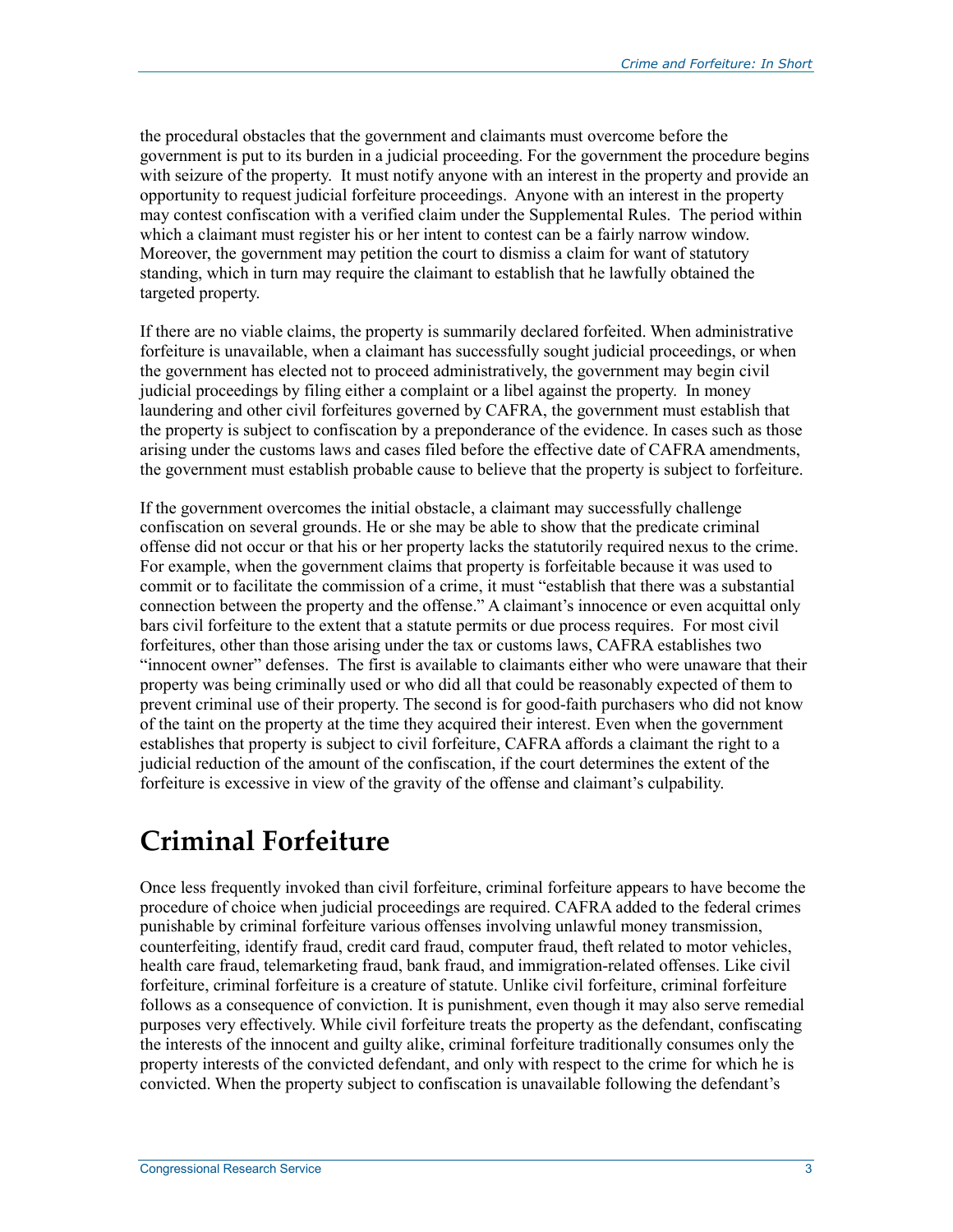conviction, however, the court may order the confiscation of other property belonging to the defendant in its stead (substitute assets).

The indictment or information upon which the conviction is based must list the property that the government asserts is subject to confiscation. When the trial is conducted before a jury, either party may insist upon a jury determination of the forfeiture issue. Since the court's jurisdiction does not depend upon initial control of the res, it need not be seized before forfeiture is declared. Although the courts are authorized to issue pretrial restraining orders to prevent depletion or transfer of property that the government contends is subject to confiscation, many are hesitant to issue pretrial restraining orders covering substitute property. In any event, the defense to criminal forfeiture differs somewhat from the defense to civil forfeiture. For example, since conviction is a prerequisite to confiscation, an overturned conviction or an acquittal will ordinarily preclude criminal forfeiture. Third-party interests are less likely to be cut off by virtue of the property's proximity to criminal conduct simply because only the defendant's interest in the property is subject to confiscation and because bona fide purchaser exceptions are more common.

After conviction of the defendant and after it has met its burden of establishing forfeitability by a preponderance of the evidence, the government may elect to seek either confiscation of forfeitable property or a money judgment in the amount of its value. If the government seeks confiscation, the court must determine whether the statutory nexus between the property and the crime of conviction exists. If the government instead seeks a money judgment, the court must determine the amount the defendant must pay. At that point, the court issues a preliminary forfeiture order or order for a money judgment against the defendant in favor of the government. Upon the issuance of a preliminary forfeiture order, the government must proclaim its intent to dispose of the property and notify any third parties known to have an interest in the property. Third parties with a legal interest in the forfeited property, other than the defendant, are then entitled to a judicial hearing, provided they file a timely petition asserting their claims. Thirdparty claims may be grounded either in an assertion that they possessed a superior interest in the property at the time confiscation-trigger misconduct occurred, or that they are good-faith purchasers. When the government is awarded a money judgment, it is not limited to the forfeitable assets the defendant has on hand at the time, but may enforce the judgment against future assets as well.

#### **Disposition of Forfeited Assets**

Disposal of forfeited property is ordinarily a matter of statute. The pertinent statute may require that the proceeds of a confiscation be devoted to a single purpose such as the support of education or deposit in the general fund. The statute may call for the destruction of property that cannot be lawfully possessed; or authorize rewards, the settlement of claims against the property; or remission or mitigation. It may permit distribution of the proceeds or a portion thereof as victim restitution. Intergovernmental transfers and the use of special funds, however, are the hallmarks of the more prominent federal forfeiture statutes. The Attorney General and the Secretary of the Treasury enjoy wide latitude to equitably share, that is, to transfer confiscated property to federal, state, local, and foreign law enforcement agencies to the extent of their participation in the case. Nevertheless, both must be assured that the transfers will encourage law enforcement cooperation. This "equitable sharing" transfer authority includes adoptive forfeitures. Adoptive forfeiture occurs when property is forfeitable under federal law because of its relation to conduct, such as drug trafficking, which violates both federal and state law. The Department of Justice "adopts," for processing under federal law, a forfeiture case brought to it by state or local law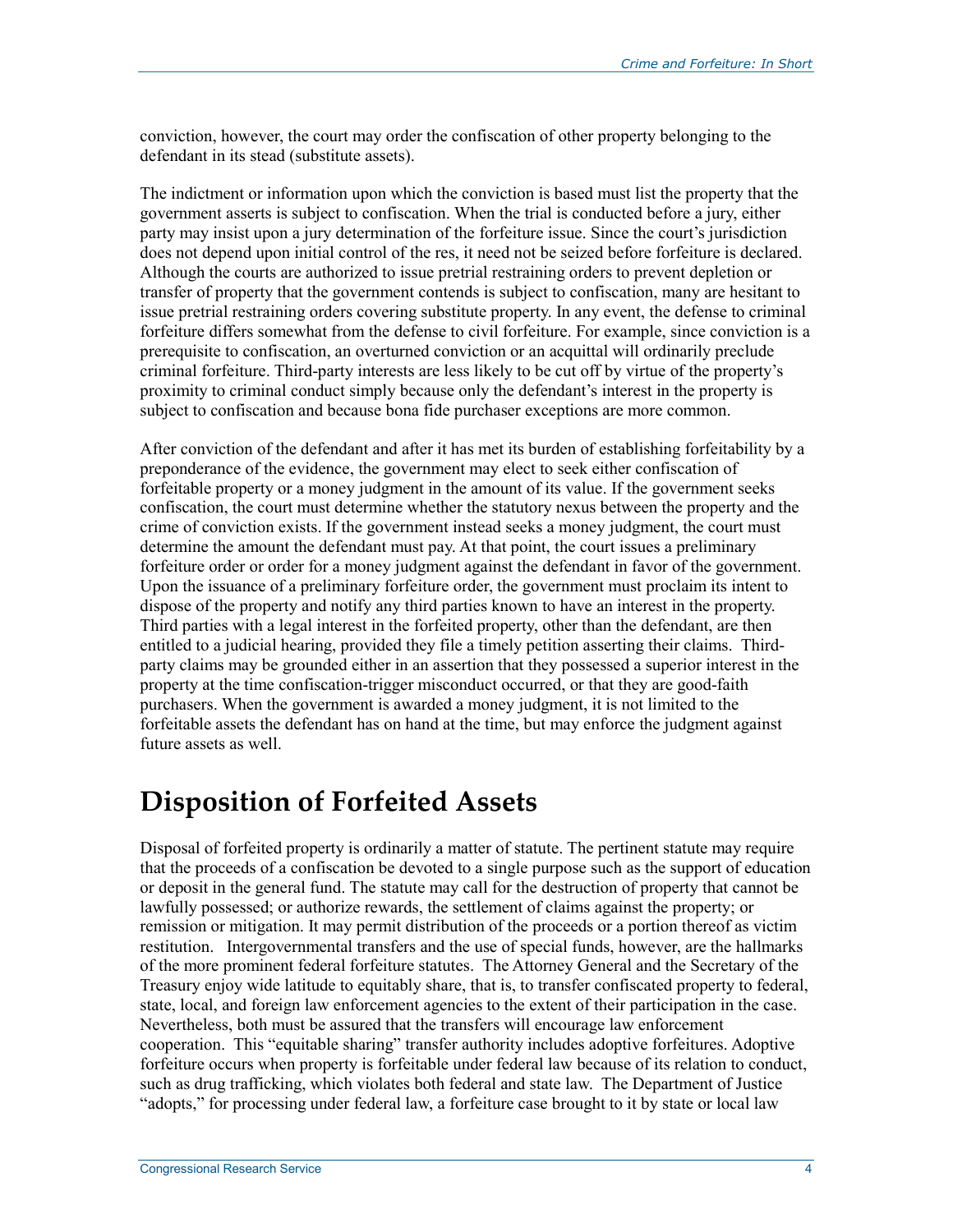enforcement officials and in which the United States is not otherwise involved. Federal adoption is sometimes attractive because of the speed afforded by federal administrative forfeiture. It may also be attractive because forfeiture would be impossible or more difficult under state law or because law enforcement agencies would not share as extensively in the bounty of a successful forfeiture under state law. The Treasury and Justice Departments insist that state and local law enforcement agencies indicate the law enforcement purposes to which the transferred property is to be devoted and that the transfer will increase and not supplant law enforcement resources. Moreover, the Attorney General has prohibited adoption subject to narrow exceptions.

The lion's share of confiscated cash, or the proceeds from the sale of confiscated property, however, is now deposited in either the Department of Justice Asset Forfeiture Fund, or the Department of the Treasury Forfeiture Fund. The Treasury and Justice Department Funds, together, receive over \$2 billion per year.

### **Constitutional Considerations**

The Eighth Amendment states in its entirety that "[e]xcessive bail shall not be required, nor excessive fines imposed, nor cruel and unusual punishments inflicted." A "punitive forfeiture violates the Excessive Fines Clause if it is grossly disproportionate to the gravity of a defendant's offense." Forfeitures that Congress has designated as remedial civil sanctions do not implicate double jeopardy concerns unless "the statutory scheme [is] so punitive either in purpose or effect as to negate Congress' intention to establish a civil remedial mechanism."

The Sixth Amendment assures the accused in criminal proceedings the right to a jury trial, to the assistance of counsel, and to the confrontation of accusers. The Supreme Court long ago held that the right to confrontation does not apply in civil forfeiture cases, and has not revisited the issue. The right to the assistance of counsel in criminal cases does not prevent the government from confiscating tainted fees paid to counsel; or, upon a probable cause showing, from obtaining a restraining order to freeze assets preventing the payment of attorneys' fees; or entitle an otherwise indigent property owner to the appointment of counsel for substitute asset forfeiture proceedings. The Amendment is by its terms only applicable "in all criminal prosecutions," and consequently there is no constitutionally required right to assistance of counsel in civil forfeiture cases. The Court's opinion to the effect that there is no right to a jury trial on disputed factual issues in criminal forfeiture, rests on a somewhat battered foundation. The fact that criminal forfeiture is a penalty *within* "the prescribed statutory maximum" and that Rule 32.2 of the Federal Rules of Criminal Procedure affords an expanded jury determination right would seem to shield federal criminal forfeiture procedures from Sixth Amendment challenges.

Due process objections can come in such a multitude of variations that general statements are hazardous. Due process demands that those with an interest in the property which the government seeks to confiscate be given notice and opportunity for a hearing to contest. Actual notice is not required, but the government's efforts must be "reasonably calculated, under all the circumstances, to apprise" of the opportunity to contest. In some instances, due process permits the initiation of forfeiture proceedings by seizing the personal property in question without first giving the property owner either notice or the prior opportunity of a hearing to contest the seizure and confiscation. But absent exigent circumstances, the owner is entitled to the opportunity for a preseizure hearing in the case of real property where there is no real danger that the property will be spirited away in order to frustrate efforts to secure in rem jurisdiction over it. Due process also requires a probable cause determination of the forfeitability of property made subject to a post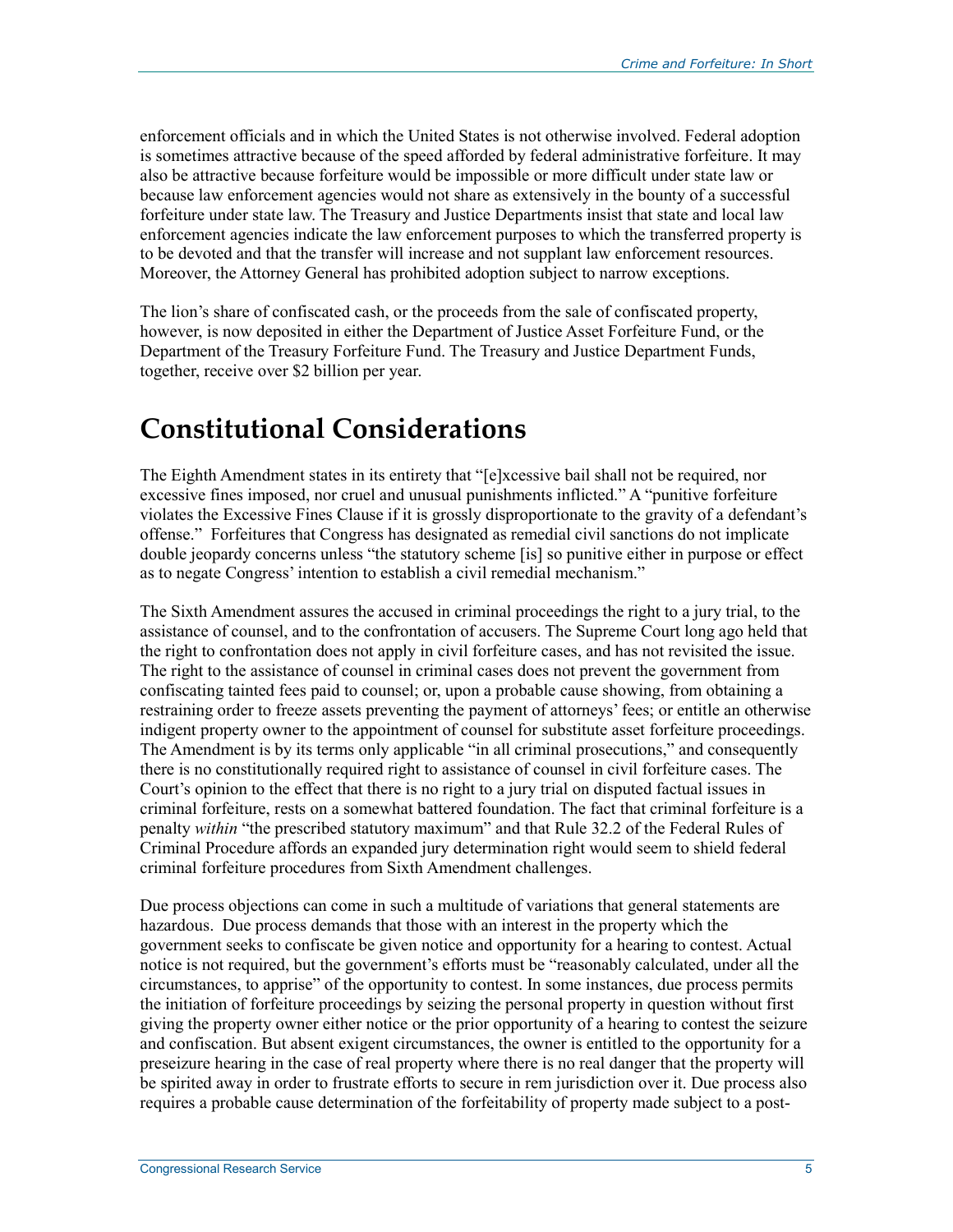seizure, pretrial restraining order designed to prevent dissipation. Due process does not require an adversarial determination of the existence of probable cause; a grand jury indictment will do.

While due process clearly limits at some point the circumstances under which the property of an innocent owner may be confiscated, the Court has declined the opportunity to broadly assert that due process uniformly precludes confiscation of the property of an innocent owner. Any delay between seizure and hearing offends due process only when it fails to meet the test applied in speedy trial cases: Is the delay unreasonable given the length of delay, the reasons for the delay, the claimant's assertion of his or her rights, and prejudice to the claimant? In other challenges, the lower federal courts have found that due process permits: the procedure of shifting the burden of proof to a forfeiture claimant after the government has shown probable cause and allows use of a probable cause standard in civil forfeitures; postponement of the determination of third-party interests in criminal forfeiture cases until after trial in the main; an 11-year delay between issuance of a criminal forfeiture order and amendment of the original order to reach overseas assets; and fugitive disentitlement under 28 U.S.C. 2466.

Section 3 of Article III of the United States Constitution does not appear to threaten most contemporary forfeiture statutes. It provides in part that "no attainder of treason shall work corruption of blood, or forfeiture except during the life of the person attainted." The section on its face seems to restrict forfeiture only in treason cases, but at least one court has suggested a broader scope. Even if Article III when read in conjunction with the due process clause reaches not only treason but all crimes, its prohibitions run only to forfeiture of estate. They do not address statutory forfeitures of the type currently found in state and federal law. The critical distinction between forfeiture of estate and statutory forfeiture is that in the first all of the defendant's property, related or unrelated to the offense and acquired before, during, or after the crime, is confiscated. In the second, confiscation is only possible if the property is related to the criminal conduct in the manner defined by the statute.

Article III also declares that the judicial power of the United States extends to certain cases and controversies. If a litigant has no judicially recognized interest in the outcome of such a case or controversy, he is said to lack standing and the court lacks jurisdiction to proceed. In some instances, a statute or rule imposes additional, more demanding standing requirements. So it is with civil forfeiture. As a threshold matter, however, a claimant must satisfy Article III standing requirements. In order to meet the case-or-controversy requirement of Article III, a plaintiff (including a civil forfeiture claimant) must establish the three elements of standing, namely, that the plaintiff suffered an injury in fact, that there is a causal connection between the injury and conduct complained of, and that it is likely the injury will be redressed by a favorable decision. Claimants in civil forfeiture actions can satisfy this test by showing that they have a colorable interest in the property, which includes an ownership interest or a possessory interest. Article III's standing requirement is thereby satisfied because the owner or possessor of property that has been seized necessarily suffers an injury that can be redressed at least in part by the return of the seized property.